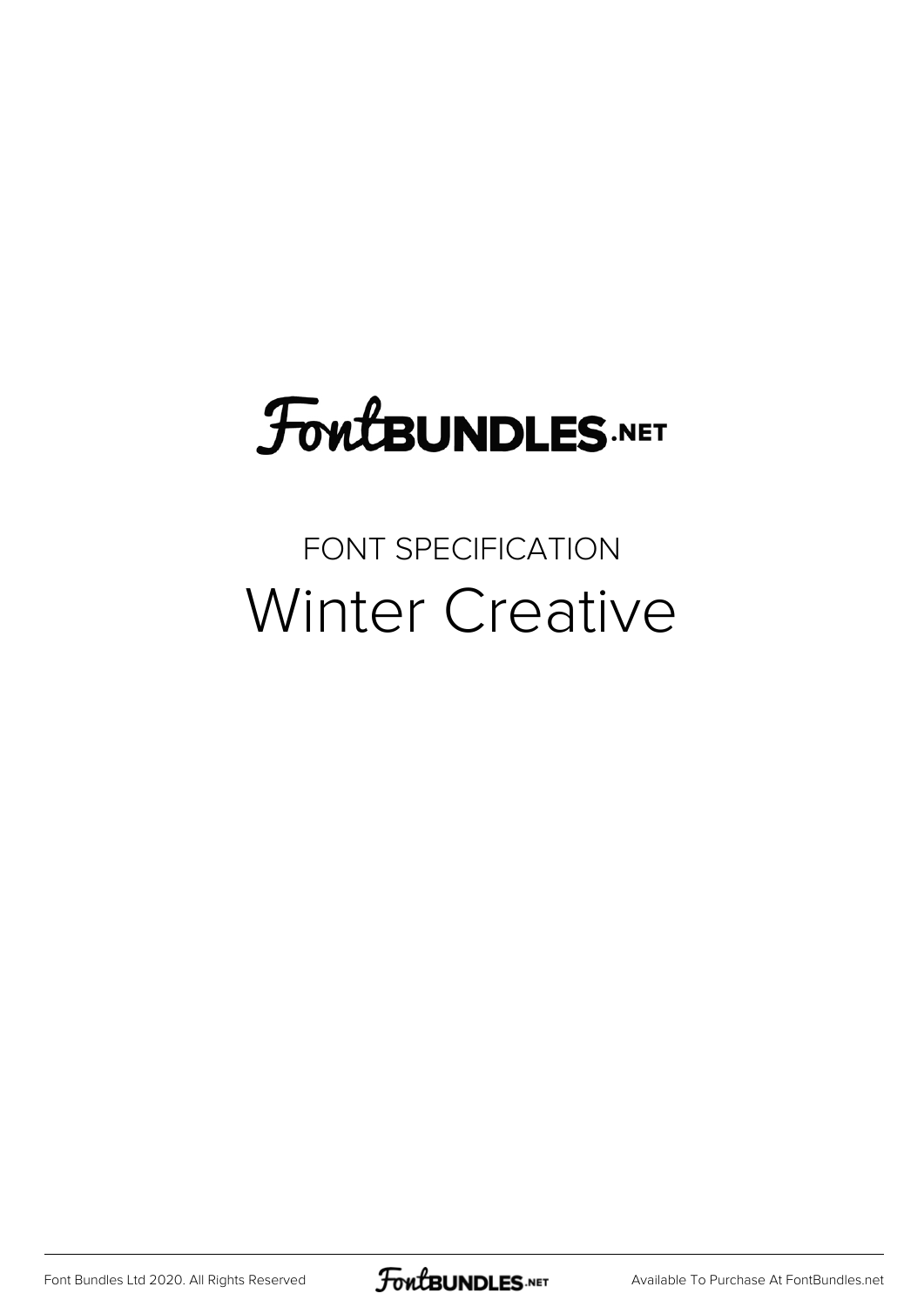#### Winter Creative - Regular

**Uppercase Characters** 

## A B CD E TG HIJKIMNOPORSTU  $0.08K9Z$

Lowercase Characters

## $\boldsymbol{a}$ b cdc $\boldsymbol{\ell}$ g hij K $\boldsymbol{\ell}$ mnop q vstuv $\boldsymbol{\psi}$ vy z

**Numbers** 

 $\cdot$ 

 $\ddot{\mathbf{r}}$ 

### 0123456789

Punctuation and Symbols  $\begin{array}{cc} & & \uparrow & \\ & & \uparrow & \\ & & & \end{array}$  $\langle \cdot \rangle$  >  $\langle$   $\rangle$   $\langle$   $\rangle$   $\rangle$   $\langle$   $\rangle$   $\rangle$   $\langle$  $\begin{array}{c} \begin{array}{c} \end{array} \end{array}$  $\circ$   $\alpha$   $\ll$  $\int$  $\alpha$  4 |  $\gamma$  $\bigcirc$  $\boldsymbol{\eta}$  $\boldsymbol{\beta}$  $\mathsf{N}$  $\boldsymbol{0}$  $\frac{1}{4}$  $\sum_{i=1}^{n}$  $\mathbf I$  $\ddot{\phantom{0}}$ 

All Other Glyphs

 $\mathbf{0}'$ 

 $\boldsymbol{\theta}$ 

 $\frac{3}{4}$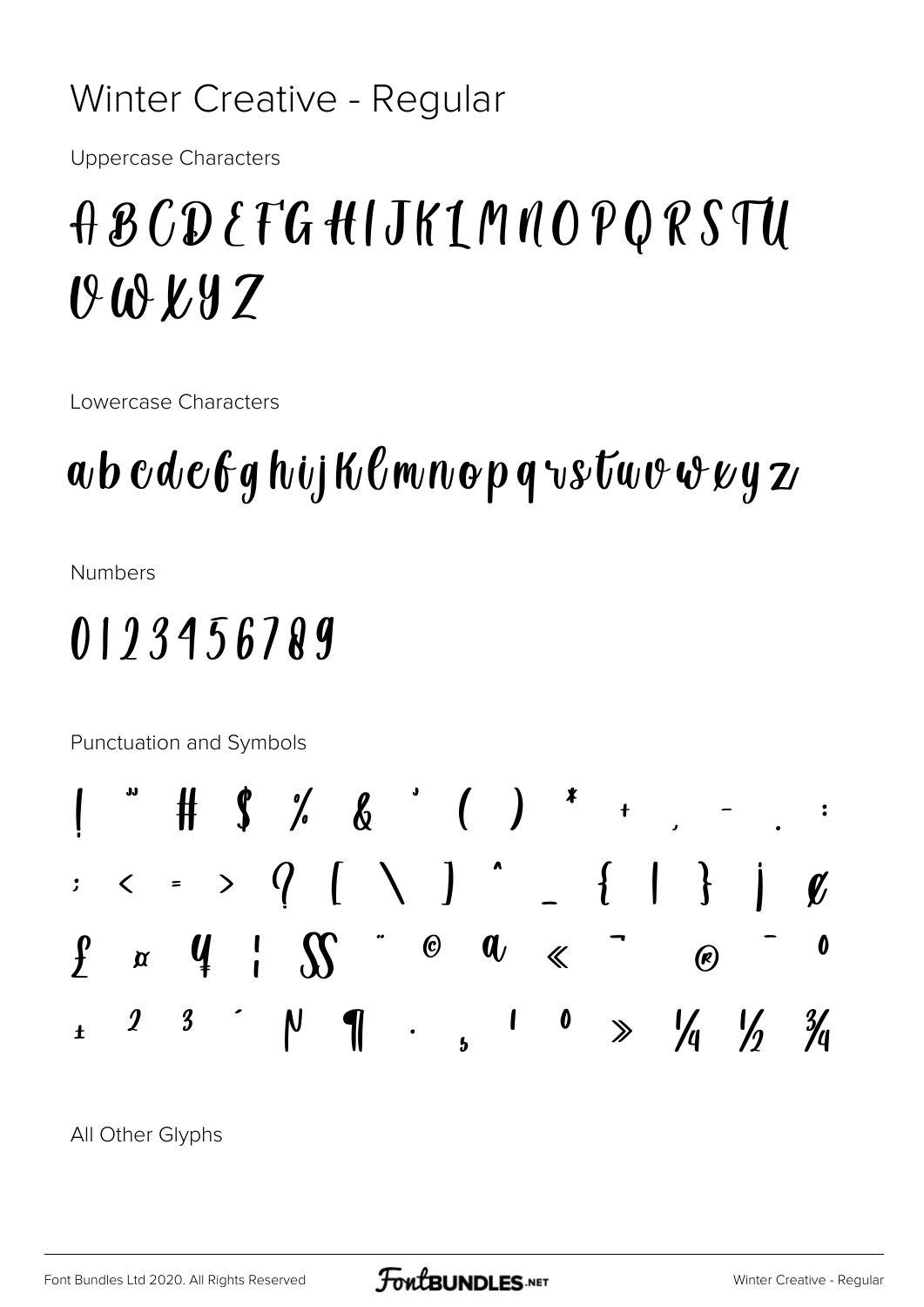|  | $\begin{array}{ccccccccccccc}\n\hat{H} & \hat{H} & \hat{H} & \hat{H} & \hat{H} & \hat{H} & \hat{H}\n\end{array}$                                                                                                                                                                                                                                                                                                                                                                                   |  |  |                                                   |  |
|--|----------------------------------------------------------------------------------------------------------------------------------------------------------------------------------------------------------------------------------------------------------------------------------------------------------------------------------------------------------------------------------------------------------------------------------------------------------------------------------------------------|--|--|---------------------------------------------------|--|
|  | $\begin{array}{ccccccccccccc} \hat{\xi} & \hat{\xi} & \hat{\xi} & \hat{\eta} & \hat{\eta} & \hat{\eta} & \hat{\eta} & \hat{\eta} & \hat{\eta} & \hat{\eta} & \hat{\eta} & \hat{\eta} & \hat{\eta} & \hat{\eta} & \hat{\eta} & \hat{\eta} & \hat{\eta} & \hat{\eta} & \hat{\eta} & \hat{\eta} & \hat{\eta} & \hat{\eta} & \hat{\eta} & \hat{\eta} & \hat{\eta} & \hat{\eta} & \hat{\eta} & \hat{\eta} & \hat{\eta} & \hat{\eta} & \hat{\eta} & \hat{\eta} & \hat{\eta} & \hat{\eta} & \hat{\eta} &$ |  |  |                                                   |  |
|  | $\begin{matrix} 0 & 0 & 0 & 0 \end{matrix} \quad \begin{matrix} 0 & 0 & 0 \end{matrix} \quad \begin{matrix} x & 0 & 0 \end{matrix} \quad \begin{matrix} 0 & 0 & 0 \end{matrix}$                                                                                                                                                                                                                                                                                                                    |  |  |                                                   |  |
|  | $\hat{\mathbf{U}} \quad \  \  \, \hat{\mathbf{U}} \quad \  \  \, \hat{\mathbf{U}} \quad \  \  \, \hat{\mathbf{U}} \quad \  \  \, \hat{\mathbf{U}} \quad \  \  \, \hat{\mathbf{U}} \quad \  \  \, \hat{\mathbf{U}} \quad \  \  \, \hat{\mathbf{U}} \quad \  \  \, \hat{\mathbf{U}} \quad \  \  \, \hat{\mathbf{U}} \quad \  \  \, \hat{\mathbf{U}} \quad \  \  \, \hat{\mathbf{U}} \quad \  \  \, \hat{\mathbf{U}} \quad \  \  \, \hat{\mathbf{U}} \quad \ $                                        |  |  |                                                   |  |
|  | $\ddot{a}$ $\dot{a}$ $a e$ $e$ $\dot{e}$ $e$ $\ddot{e}$ $\ddot{e}$ $\dot{b}$                                                                                                                                                                                                                                                                                                                                                                                                                       |  |  |                                                   |  |
|  | $\hat{\bm{l}}$ $\hat{\bm{l}}$ $\hat{\bm{l}}$ $\hat{\bm{l}}$ $\bm{d}$ $\hat{\bm{l}}$ $\hat{\bm{l}}$ $\hat{\bm{\theta}}$ $\hat{\bm{\theta}}$                                                                                                                                                                                                                                                                                                                                                         |  |  | $\hat{\mathbf{\Theta}}$ $\tilde{\mathbf{\Theta}}$ |  |
|  | $\dot{\mathbf{e}}$ + $\mathbf{e}$ $\dot{\mathbf{u}}$ $\dot{\mathbf{u}}$ $\dot{\mathbf{u}}$ $\ddot{\mathbf{u}}$ $\dot{\mathbf{u}}$ $\dot{\mathbf{y}}$ $\dot{\mathbf{p}}$                                                                                                                                                                                                                                                                                                                            |  |  |                                                   |  |